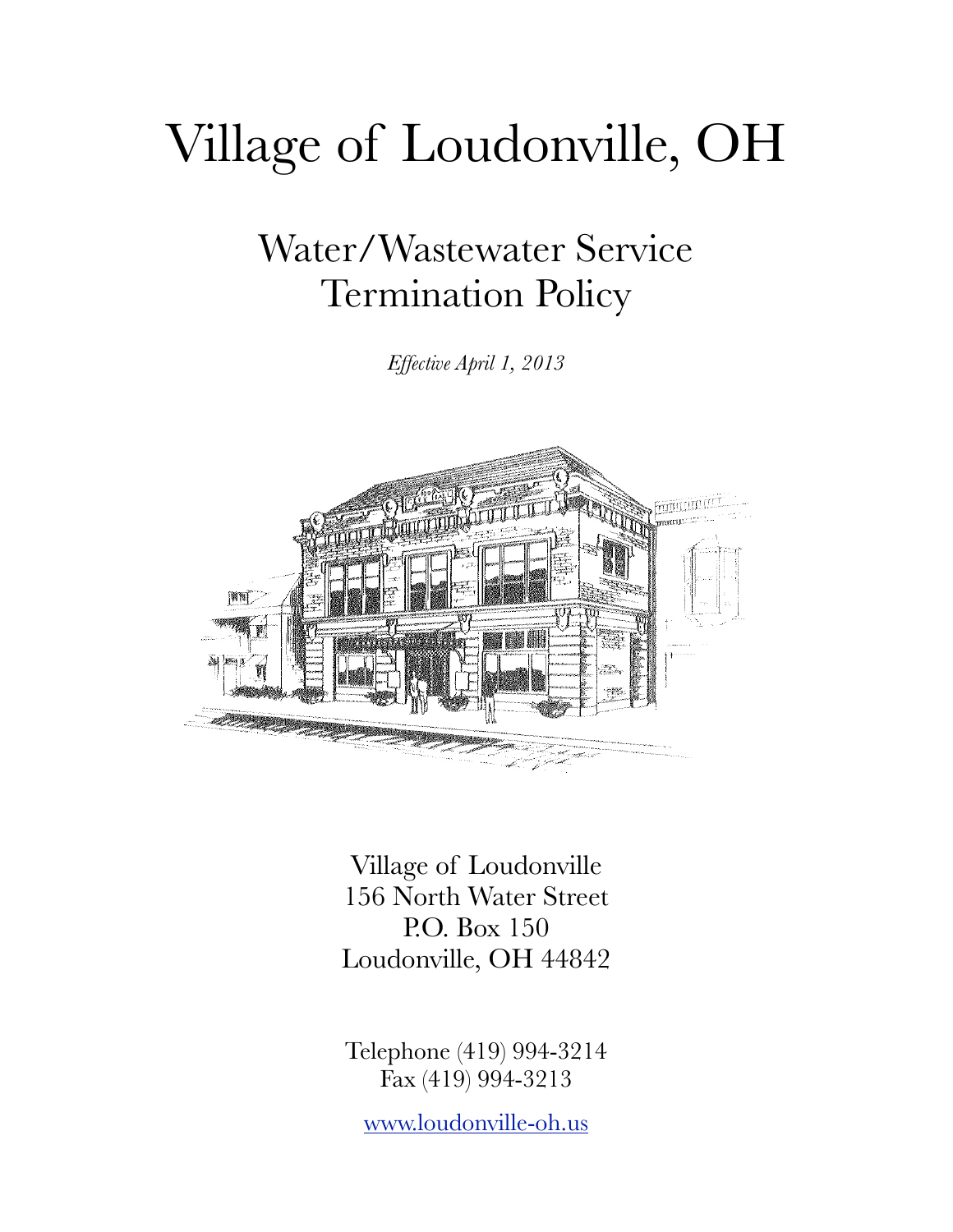## **I. Definitions for the Village of Loudonville Water/ Wastewater Service Termination Policy.**

The following definitions apply whenever said terms appear in these rules:

 A. "*Consumer*": Any person who is the ultimate user of utility services provided by the Village of Loudonville.

 B. "*Customer*": Any person or entity who enters into a contractual agreement with the Village to receive or to pay for utility services provided by the Village of Loudonville. Customers may, but need not, be consumers of the services provided under such a contractual agreement.

 C. "*Consumer Household*": Any service address in which the customer who is contractually liable for utility services furnished to that address does not reside.

 D. "*Customer Household*": Any service address in which the customer who is contractually liable for utility services furnished to that address resides.

 E. "*Billing Address*": The address at which the customer contractually liable for utility services furnished to a service address receives billing from the Village of Loudonville. Billing addresses may, but need not, be the address at which said services are received.

 F. "*Service Address*": Any individual address at which utility services are furnished a consumer or customer. The singular may include the plural. Most service addresses will be individually metered. However, in apartment buildings, apartment complexes, duplex apartments, etc., one meter may supply more than one household. In such circumstances, each individual apartment is a separate service address as that term is used herein.

 G. "*Village Administrator*": The Village Administrator shall be empowered and required (when good cause is shown) to; cancel termination and/or order reconnection. This does not preclude the waiving of any turn on/disconnect administrative fees. The Village Administrator shall strive to arrange reasonable alternate methods of payment of the past due amount for payment, in order to preserve utility service, and shall maintain residential utility service, without discrimination. The Village Administrator, or his designated representative, shall preside at hearings held pursuant to these rules.

# **II. Utility Service Termination Policy.**

Utility service to customer or consumer households will be disconnected or terminated (hereinafter "termination") by the Village only for the following reasons:

A. Nonpayment and/or underpayment;

 B. Emergencies, repairs and replacement of lines;

 C. At customer request, provided that the approval of both the customer and consumer of services for that service address is necessary if any service address affected by the request is a consumer.

D. If, upon physical examination, the Village obtains reasonable grounds for and has a good faith belief that Ohio R.C. 4933.18 or 4933.19 have been violated by use of a jumper or other by-pass mechanism:

- (1) Prior to installation of required check valves or backflow protection; or
- (2) Which results in bypassing and negating such valves or protection.

While the Village must otherwise satisfy the requirements of these rules, utility service may be terminated immediately upon that discovery, without notice or opportunity for hearing prior to termination. However, in such circumstances, if a customer or consumer household affected by such termination thereafter requests a hearing, and establishes that the offending condition has been remedied; utility service will be reinstated, conditioned on continuing good behavior, although the Village does not thereby waive any right of prosecution otherwise granted under the law.

 E. Connection or reconnection of utility service not authorized by the Village of Loudonville.

Water Service restoration shall only occur Monday thru Friday during the hours of 8:00 AM and 3:00 PM., excluding legal Holidays observed by the Village of Loudonville.

No person shall reestablish water service or allow any other person to reestablish water service that has been disconnected for reason(s) as set forth by this section. Persons responsible for unauthorized restoration of utility services are subject to criminal prosecution in accordance with Village ordinances and ORC 4933.18.

If it is determined that water service was restored at a service address by anyone other than Village Water Department personnel, it will be immediately disconnected by Village Water Department personnel. The outstanding balance owed for the account must be paid in full before water service will be restored; and criminal prosecution may also be considered in accordance with Village ordinances and ORC 4933.22. In addition, the meter may be locked or otherwise removed from service at the discretion of the Village of Loudonville Water Department.

If water service is disconnected at any address by the Village and is discovered to have been reconnected by someone other than a Village employee, water service will be immediately disconnected by the Village, and a lock may be placed upon the meter at the discretion of the Village of Loudonville Water Department. A meter reading will be immediately taken and the service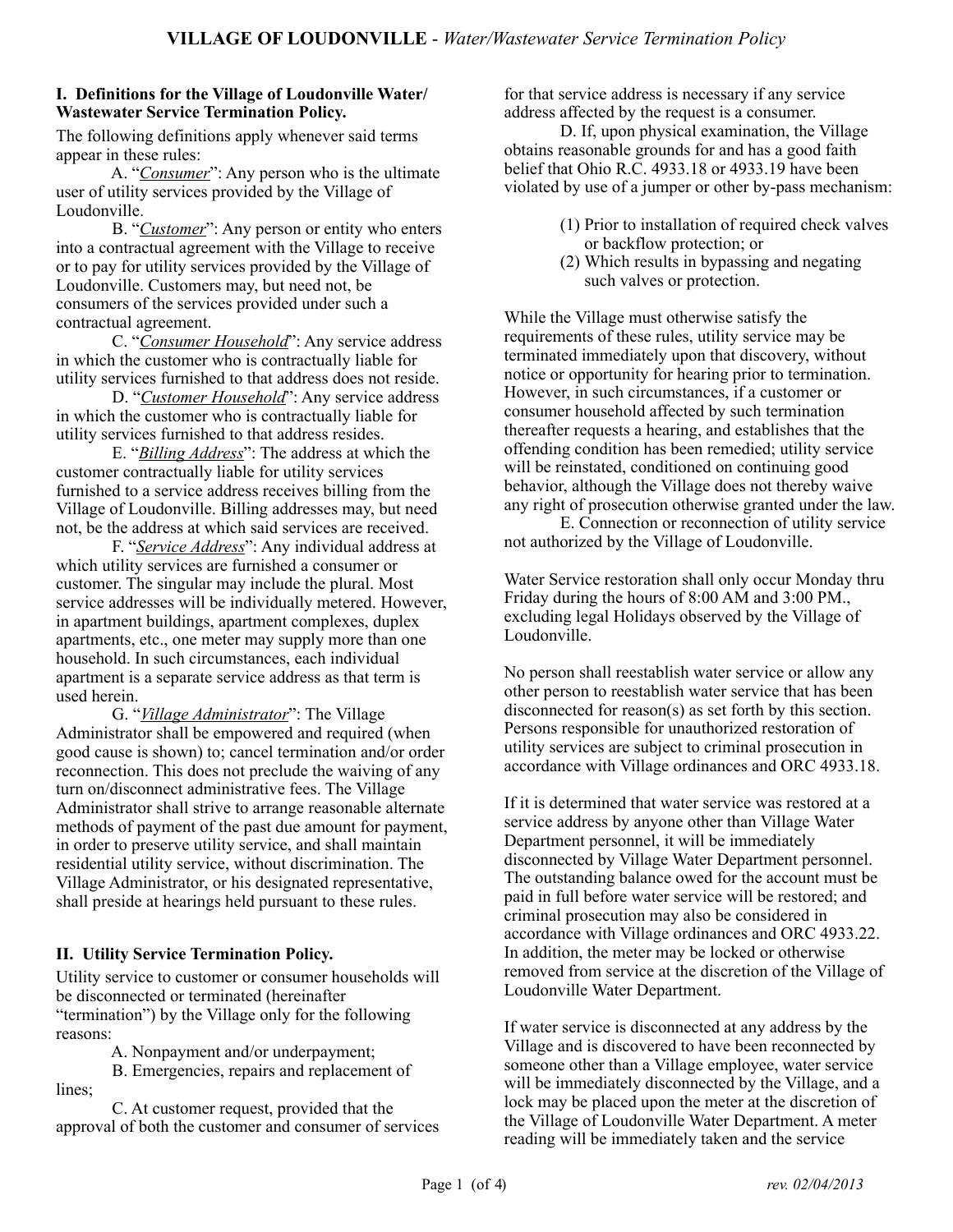account will be adjusted to include all water registered on the meter since the last reading at shutoff. The service account must be paid in full prior to restoration of water service.

Except as set forth in (B) and (D) above, terminations other than those with approval of both the customer and consumer of service may not occur without proper notice and adequate opportunity for hearing before termination.

The Village Administrator or designee of same shall, at his or her discretion, approve alternative payment arrangement if good cause is shown for such extension, and request for extension is submitted by the customer and approved prior to the termination date. If approved by the Village Administrator as set forth above, a Promissory Note (Exhibit 3) must be signed in the Village of Loudonville Utility Office to avoid the delinquent fee and subsequent termination. Requests for extension or alternative payment arrangements will not be considered after the termination date as designated on the termination notice. The Village of Loudonville may approve one Promissory Note submission per customer and per annum.

Loudonville utility department employees shall comply with the Village of Loudonville Water/Wastewater Service Termination Policy.

The Village of Loudonville shall not be held responsible for any damages resulting from the termination or restoration of utility services.

# **III. Notice procedures.**

 A. At least five days, but not more than ten days prior to disconnection of utility service, except where said disconnection is at the request of the customer who is also the only consumer at the affected address, the Village shall serve the customer with written notice of its intent to terminate service. Said notice shall be served by ordinary first class mail delivery. The date of the notice shall be the date of mailing. The notice shall include:

> (1) Identifying information, including the service address to be affected, the account number, the customer's name and address, and the identity and address of the Provider;

- (2) The current balance of the account.
- (3) The date proposed for termination if the account is not paid or hearing requested.

B. Notices shall clearly and conspicuously advise any recipient of his/her due process rights. The notice shall be given in a termination notice which will set forth the procedure for requesting a hearing. If a hearing is requested, the termination will not take place until the hearing process is completed.

The termination notice shall include the following:

(1) The reason for termination of service; (2) The front of the envelope shall be stamped or printed in ink with the following message:

#### **FINAL NOTICE Failure to Pay Will Result in Termination of Service**

(3) The notice shall also include the following statements:

You may avoid termination by taking one or more of the following actions prior to the scheduled termination date:

a. If you personally owe utility service charges which are past due, you should pay the past due balance in full.

b. If you dispute the reason for the proposed termination, in whole or part, you may request a hearing to contest termination. If a hearing is requested before the scheduled date for termination, termination will not take place until the hearing process is complete. If you request a hearing, you have the right to examine records concerning this service address; to bring a representative to help you at the hearing; and to bring witnesses to testify on your behalf; c. If you wish to avoid termination, or to request a hearing, or wish a more complete explanation of your hearing rights or your rights to assume responsibility for future utility charges, you should immediately contact the Village of Loudonville at the address and telephone number listed on the front of this notice between the hours of 8:00 a.m. and 4:00 p.m., Monday through Friday. A copy of the Village of Loudonville Water/Wastewater Service Termination Policy is available at the Utility Business Office at 156 North Water Street, Loudonville OH 44842 during regular business hours, and on the Village of Loudonville web site at [www.loudonville-oh.us.](http://www.loudonville-oh.us)

d. If water service is disconnected at any address by the Village and is discovered to have been reconnected by someone other than a Village employee, water service will be immediately disconnected by the Village, and a lock may be placed upon the meter at the discretion of the Village of Loudonville Water Department. A meter reading will be immediately taken and the service account will be adjusted to include all water registered on the meter since the last reading at shutoff. The service account must be paid in full prior to restoration of water service.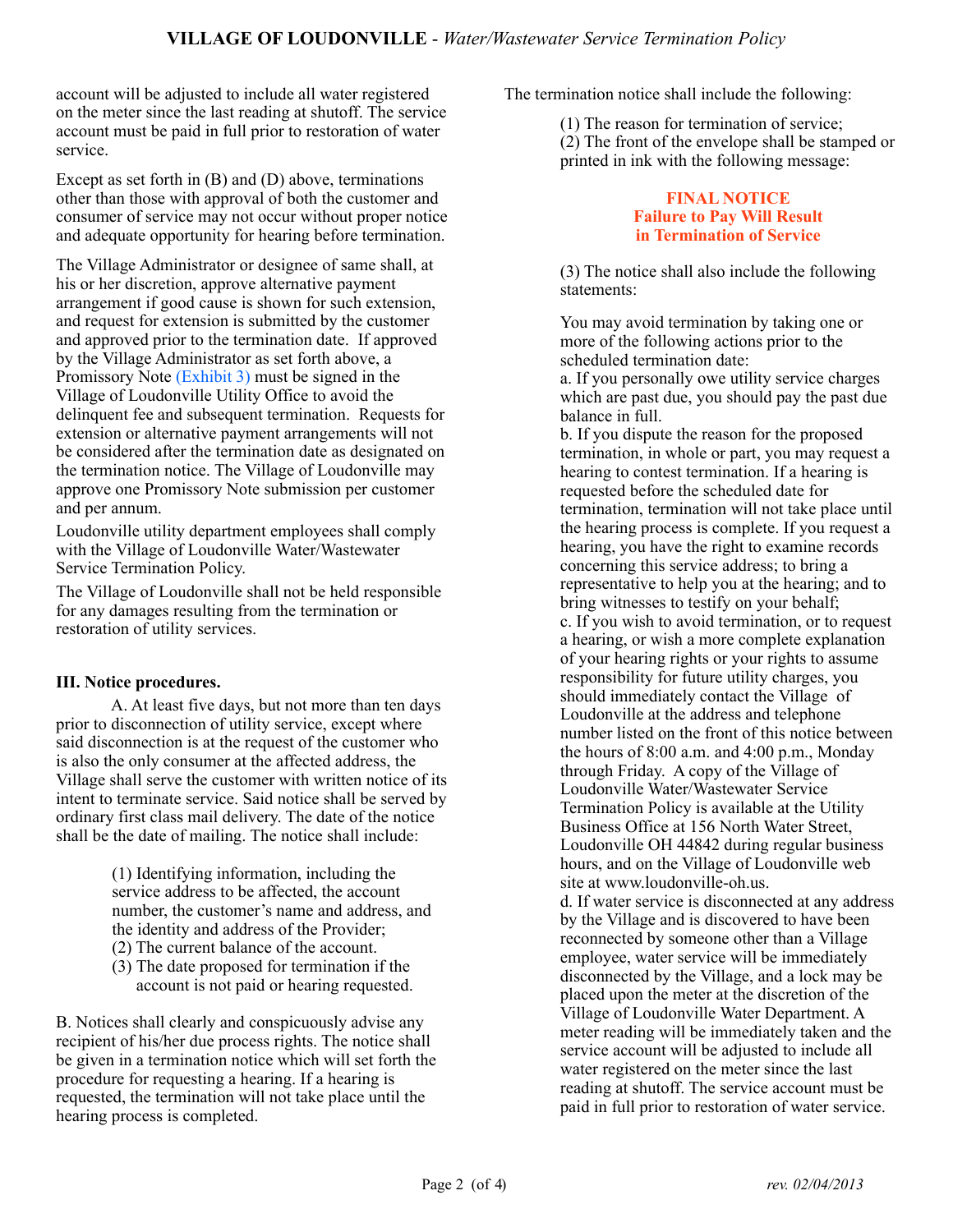e. The Notice specified herein shall state:

THIS IS THE FINAL NOTICE YOU WILL RECEIVE BY MAIL - IF YOU HAVE ANY QUESTIONS OR DISPUTES ABOUT THIS BILL, CALL THE VILLAGE OF LOUDONVILLE UTILITY BILLING OFFICE @ 419-994-3214.

C. In the event any service address that would be disconnected is a consumer household, notice of termination of service (Exhibit 1), must be delivered to each service address so affected, in addition to delivery of termination notice mailed to the customer household.

# **IV. Termination.**

Pursuant to the provisions in Sections B and C above, if water service to a household is disconnected or terminated, and no hearing has been requested, at the time of termination a "Notice of Termination of Utility Service" will be left on the property by a Village of Loudonville representative. A copy of the Notice is designated hereto as Exhibit 1. If termination is due to the consumer or customer failing to prevail in a hearing, the termination notice will not be left at the property and service will only be restored by the payment due as determined by the hearing.

If, after a copy of the Exhibit 1 termination notice is left on the property in a conspicuous place (at the front door if possible), the customer or consumer believes that the Village failed to abide by any requirements of this policy, the customer or consumer may deliver written notice to the Village of Loudonville Utilities Business Office at 156 North Water Street, Loudonville, OH 44842. After receiving the complaint, the Village Administrator shall direct the Utility Office to coordinate reconnection of the water service only if he/she believes, after reasonable inquiry, that the following is true:

> 1. The customer/consumer has not been mailed the final termination notice; or 2. The customer/consumer has arranged a payment plan with the Utility Office which superseded the final termination notice.

In the case of  $(1)$  above, water service shall be reconnected and the final termination notice provided to the customer/consumer. In the case of (2) above, water service shall be reconnected and a final termination notice sent to the customer/consumer if the person fails to make payment under the alternative payment plan agreed to. If the Village Administrator determines that the Village may have otherwise failed to abide by the requirements of this policy, that fact shall be communicated to the customer/consumer, and the

Village Administrator shall also communicate to the customer/consumer that he/she has the right to a hearing.

# **V. Voluntary termination of services.**

Upon receiving a request for voluntary termination, if the Village's records reveal that the service address is different from the billing address for that account, or if there is other reason to believe termination may affect a service address comprised of a household other than, or in addition to, the customer's household, the Village shall:

> 1. Mail or otherwise deliver a copy of any final notice to the service address; and 2. Mail or otherwise deliver a copy of any customer's voluntary termination of water service notice to the service address.

Both the customer requesting a voluntary termination and the resident living at the service address must complete the form designated as Exhibit 2.

# **VI. Hearing procedures.**

Persons who wish to contest a denial of utility service, or the Village's decision as to billing or a proposed termination of utility services (hereafter "the person") shall be afforded a due process opportunity to contest the Provider's action or inaction prior to termination of service. Due process opportunity is the right to a face-toface meeting with the Village Administrator, at which time a person may:

> 1. Have the assistance of a representative; and 2. May present documentary and/or oral information and/or the testimony of witnesses for the Village Administrator's and Utility Office personnel consideration.

These persons shall be entitled to reasonable access to the Village's business records or Utility Office employees concerning the affected service address in order to prepare for the meeting, which right of access includes the right to obtain copies of documents found therein upon payment of the actual cost of copying. The Village Administrator shall make a written decision after the hearing and give the reasons for the decision. A copy of the decision shall be delivered to the person and a copy retained in the business files kept by the Village relating to any service address affected by the hearing. Due process hearings shall be held within a reasonable time after a verbal or written hearing request has been made, but will not be held so quickly as to deny the person an adequate opportunity to seek assistance or to prepare for the hearing, in light of the person's circumstances. The hearing decision shall be sent to the